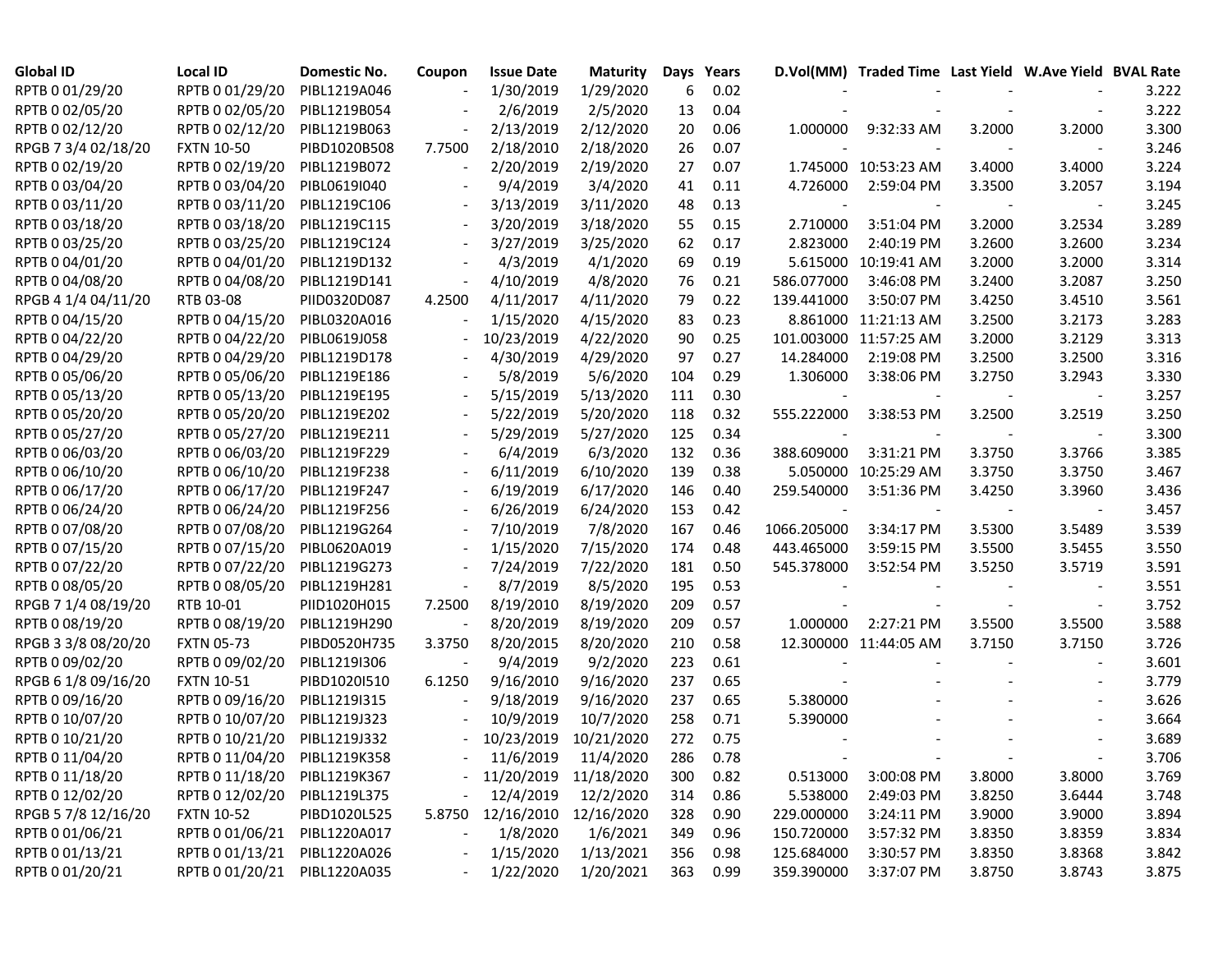| <b>Global ID</b>     | <b>Local ID</b>   | Domestic No. | Coupon  | <b>Issue Date</b> | <b>Maturity</b>  | Days | Years | D.Vol(MM)                | Traded Time Last Yield W.Ave Yield BVAL Rate |        |                          |       |
|----------------------|-------------------|--------------|---------|-------------------|------------------|------|-------|--------------------------|----------------------------------------------|--------|--------------------------|-------|
| RPGB 4 1/4 01/25/21  | <b>FXTN 03-23</b> | PIBD0321A236 | 4.2500  | 1/25/2018         | 1/25/2021        | 368  | 1.01  | 8.318000                 | 3:00:20 PM                                   | 3.9900 | 3.9846                   | 3.996 |
| RPGB 7 3/8 03/03/21  | RTB 10-02         | PIID1021C027 | 7.3750  | 3/3/2011          | 3/3/2021         | 405  | 1.11  | 61.855000                | 3:57:20 PM                                   | 3.9200 | 3.9272                   | 3.920 |
| RPGB 3 1/2 03/20/21  | <b>FXTN 07-57</b> | PIBD0721C574 | 3.5000  | 3/20/2014         | 3/20/2021        | 422  | 1.16  | 480.267500               | 3:05:58 PM                                   | 4.0325 | 4.0117                   | 4.019 |
| RPGB 6 1/2 04/28/21  | <b>FXTN 10-53</b> | PIBD1021D531 | 6.5000  | 4/28/2011         | 4/28/2021        | 461  | 1.26  |                          |                                              |        |                          | 3.944 |
| RPGB 4 7/8 06/13/21  | RTB 03-09         | PIID0321F092 | 4.8750  | 6/13/2018         | 6/13/2021        | 507  | 1.39  | 213.770000               | 3:42:36 PM                                   | 4.0000 | 3.9610                   | 3.962 |
| RPGB 5 3/4 10/20/21  | RTB 10-03         | PIID1021J039 | 5.7500  | 10/20/2011        | 10/20/2021       | 636  | 1.74  | 29.000000                | 3:03:37 PM                                   | 4.0500 | 4.0414                   | 4.050 |
| RPGB 5 3/4 11/24/21  | <b>FXTN 10-55</b> | PIBD1021K551 | 5.7500  | 11/24/2011        | 11/24/2021       | 671  | 1.84  |                          |                                              |        |                          | 4.072 |
| RPGB 63/801/19/22    | <b>FXTN 10-54</b> | PIBD1022G545 | 6.3750  | 7/19/2011         | 1/19/2022        | 727  | 1.99  | 0.810000                 | 2:41:10 PM                                   | 4.0500 | 4.1117                   | 4.043 |
| RPGB 4 01/26/22      | <b>FXTN 05-74</b> | PIBD0522A747 | 4.0000  | 1/26/2017         | 1/26/2022        | 734  | 2.01  | 127.070000               | 2:44:01 PM                                   | 4.1250 | 4.1403                   | 4.143 |
| RPGB 15 03/14/22     | <b>FXTN 20-02</b> | PIBD2022C021 | 15.0000 | 3/14/2002         | 3/14/2022        | 781  | 2.14  |                          |                                              |        |                          | 4.129 |
| RPGB 4 3/4 07/04/22  | <b>FXTN 03-24</b> | PIBD0322G247 | 4.7500  | 7/4/2019          | 7/4/2022         | 893  | 2.45  | 910.000000               | 3:20:07 PM                                   | 4.1600 | 4.1693                   | 4.174 |
| RPGB 4 7/8 08/02/22  | <b>FXTN 10-56</b> | PIBD1022H562 | 4.8750  | 8/2/2012          | 8/2/2022         | 922  | 2.52  |                          |                                              |        |                          | 4.170 |
| RPGB 4 3/4 09/13/22  | <b>FXTN 10-57</b> | PIBD1022I570 | 4.7500  | 9/13/2012         | 9/13/2022        | 964  | 2.64  | 0.010000                 | 2:44:40 PM                                   | 4.2200 | 4.2200                   | 4.205 |
| RPGB 12 3/4 10/17/22 | <b>FXTN 20-03</b> | PIBD2022J033 | 12.7500 | 10/17/2002        | 10/17/2022       | 998  | 2.73  |                          |                                              |        |                          | 4.219 |
| RPGB 4 5/8 12/04/22  | RTB 05-11         | PIID0522L114 | 4.6250  | 12/4/2017         | 12/4/2022 1,046  |      | 2.86  | 2569.557000              | 3:53:46 PM                                   | 4.2300 | 4.2361                   | 4.225 |
| RPGB 4 12/06/22      | <b>FXTN 10-58</b> | PIBD1022L585 | 4.0000  | 12/6/2012         | 12/6/2022 1,048  |      | 2.87  | 4.410000                 | 2:47:06 PM                                   | 4.2000 | 4.2989                   | 4.240 |
| RPGB 13 02/20/23     | <b>FXTN 20-04</b> | PIBD2023B048 | 13.0000 | 2/20/2003         | 2/20/2023 1,124  |      | 3.08  | $\overline{\phantom{a}}$ |                                              |        |                          | 4.268 |
| RPGB 5 1/2 03/08/23  | <b>FXTN 05-75</b> | PIBD0523C752 | 5.5000  | 3/8/2018          | 3/8/2023 1,140   |      | 3.12  | 86.320000                | 3:32:01 PM                                   | 4.3000 | 4.3218                   | 4.395 |
| RPGB 3 1/2 04/21/23  | <b>FXTN 07-58</b> | PIBD0723D588 | 3.5000  | 4/21/2016         | 4/21/2023 1,184  |      | 3.24  | 303.710000               | 3:43:13 PM                                   | 4.3000 | 4.3371                   | 4.350 |
| RPGB 11 7/8 05/29/23 | <b>FXTN 20-05</b> | PIBD2023E054 | 11.8750 | 5/29/2003         | 5/29/2023 1,222  |      | 3.35  |                          |                                              |        |                          | 4.300 |
| RPGB 3 1/4 08/15/23  | RTB 10-04         | PIID1023H046 | 3.2500  | 8/15/2013         | 8/15/2023 1,300  |      | 3.56  | 38.800000                | 3:55:04 PM                                   | 4.3500 | 4.2898                   | 4.309 |
| RPGB 11 3/8 10/23/23 | <b>FXTN 20-06</b> | PIBD2023J068 | 11.3750 | 10/23/2003        | 10/23/2023 1,369 |      | 3.75  |                          |                                              |        |                          | 4.347 |
| RPGB 6 1/4 03/12/24  | RTB 05-12         | PIID0524C129 | 6.2500  | 3/12/2019         | 3/12/2024 1,510  |      | 4.13  | 9721.872000              | 3:38:09 PM                                   | 4.3050 | 4.3098                   | 4.306 |
| RPGB 4 1/2 04/20/24  | <b>FXTN 07-59</b> | PIBD0724D595 | 4.5000  | 4/20/2017         | 4/20/2024 1,549  |      | 4.24  | 37.191000                | 3:02:32 PM                                   | 4.3750 | 4.3943                   | 4.378 |
| RPGB 12 3/8 06/03/24 | <b>FXTN 20-07</b> | PIBD2024F075 | 12.3750 | 6/3/2004          | 6/3/2024 1,593   |      | 4.36  |                          |                                              |        |                          | 4.410 |
| RPGB 12 7/8 08/05/24 | <b>FXTN 20-08</b> | PIBD2024H086 | 12.8750 | 8/5/2004          | 8/5/2024 1,656   |      | 4.53  |                          |                                              |        |                          | 4.426 |
| RPGB 4 1/8 08/20/24  | <b>FXTN 10-59</b> | PIBD1024H595 | 4.1250  | 8/20/2014         | 8/20/2024 1,671  |      | 4.58  | 37.983369                | 3:37:50 PM                                   | 4.3750 | 4.4480                   | 4.391 |
| RPGB 4 1/4 10/17/24  | <b>FXTN 05-76</b> | PIBD0524J762 | 4.2500  | 10/17/2019        | 10/17/2024 1,729 |      | 4.73  |                          | 132.000000 11:14:37 AM                       | 4.3600 | 4.3562                   | 4.355 |
| RPGB 13 3/4 11/11/24 | <b>FXTN 20-09</b> | PIBD2024K091 | 13.7500 | 11/11/2004        | 11/11/2024 1,754 |      | 4.80  |                          |                                              |        |                          | 4.451 |
| RPGB 5 3/4 04/12/25  | <b>FXTN 07-61</b> | PIBD0725D618 | 5.7500  | 4/12/2018         | 4/12/2025 1,906  |      | 5.22  | 4682.800000              | 3:59:36 PM                                   | 4.4900 | 4.5247                   | 4.491 |
| RPGB 12 1/8 04/14/25 | <b>FXTN 20-10</b> | PIBD2025D103 | 12.1250 | 4/14/2005         | 4/14/2025 1,908  |      | 5.22  |                          |                                              |        | $\overline{\phantom{a}}$ | 4.486 |
| RPGB 3 5/8 09/09/25  | <b>FXTN 10-60</b> | PIBD1025I608 | 3.6250  | 9/9/2015          | 9/9/2025 2,056   |      | 5.63  | 1191.200000              | 3:53:17 PM                                   | 4.5750 | 4.5808                   | 4.575 |
| RPGB 12 1/8 10/20/25 | <b>FXTN 20-11</b> | PIBD2025J116 | 12.1250 | 10/20/2005        | 10/20/2025 2,097 |      | 5.74  |                          |                                              |        |                          | 4.525 |
| RPGB 18 1/4 11/29/25 | <b>FXTN 25-01</b> | PIBD2525K015 | 18.2500 | 11/29/2000        | 11/29/2025 2,137 |      | 5.85  |                          |                                              |        |                          | 4.534 |
| RPGB 10 1/4 01/19/26 | <b>FXTN 20-12</b> | PIBD2026A122 | 10.2500 | 1/19/2006         | 1/19/2026 2,188  |      | 5.99  |                          |                                              |        |                          | 4.544 |
| RPGB 6 1/4 02/14/26  | <b>FXTN 07-62</b> | PIBD0726B627 | 6.2500  | 2/14/2019         | 2/14/2026 2,214  |      |       | 6.06 12977.230000        | 3:59:57 PM                                   | 4.5250 | 4.5771                   | 4.528 |
| RPGB 3 1/2 09/20/26  | RTB 10-05         | PIID1026I057 | 3.5000  | 9/20/2016         | 9/20/2026 2,432  |      | 6.66  | 5.500000                 | 3:44:30 PM                                   | 4.6000 | 4.6545                   | 4.488 |
| RPGB 6 1/4 10/20/26  | RTB 15-01         | PIID1526J019 | 6.2500  | 10/20/2011        | 10/20/2026 2,462 |      | 6.74  |                          |                                              |        |                          | 4.571 |
| RPGB 8 12/07/26      | <b>FXTN 20-13</b> | PIBD2026L139 | 8.0000  | 12/7/2006         | 12/7/2026 2,510  |      | 6.87  |                          |                                              |        | $\overline{\phantom{a}}$ | 4.596 |
| RPGB 5 3/8 03/01/27  | RTB 15-02         | PIID1527C023 | 5.3750  | 3/1/2012          | 3/1/2027 2,594   |      | 7.10  |                          |                                              |        |                          | 4.608 |
| RPGB 4 3/4 05/04/27  | <b>FXTN 10-61</b> | PIBD1027E617 | 4.7500  | 5/4/2017          | 5/4/2027 2,658   |      | 7.28  |                          | 73.000000 11:06:24 AM                        | 4.7300 | 4.7300                   | 4.730 |
| RPGB 8 5/8 09/06/27  | <b>FXTN 20-14</b> | PIBD2027I140 | 8.6250  | 9/6/2007          | 9/6/2027 2,783   |      | 7.62  |                          |                                              |        |                          | 4.633 |